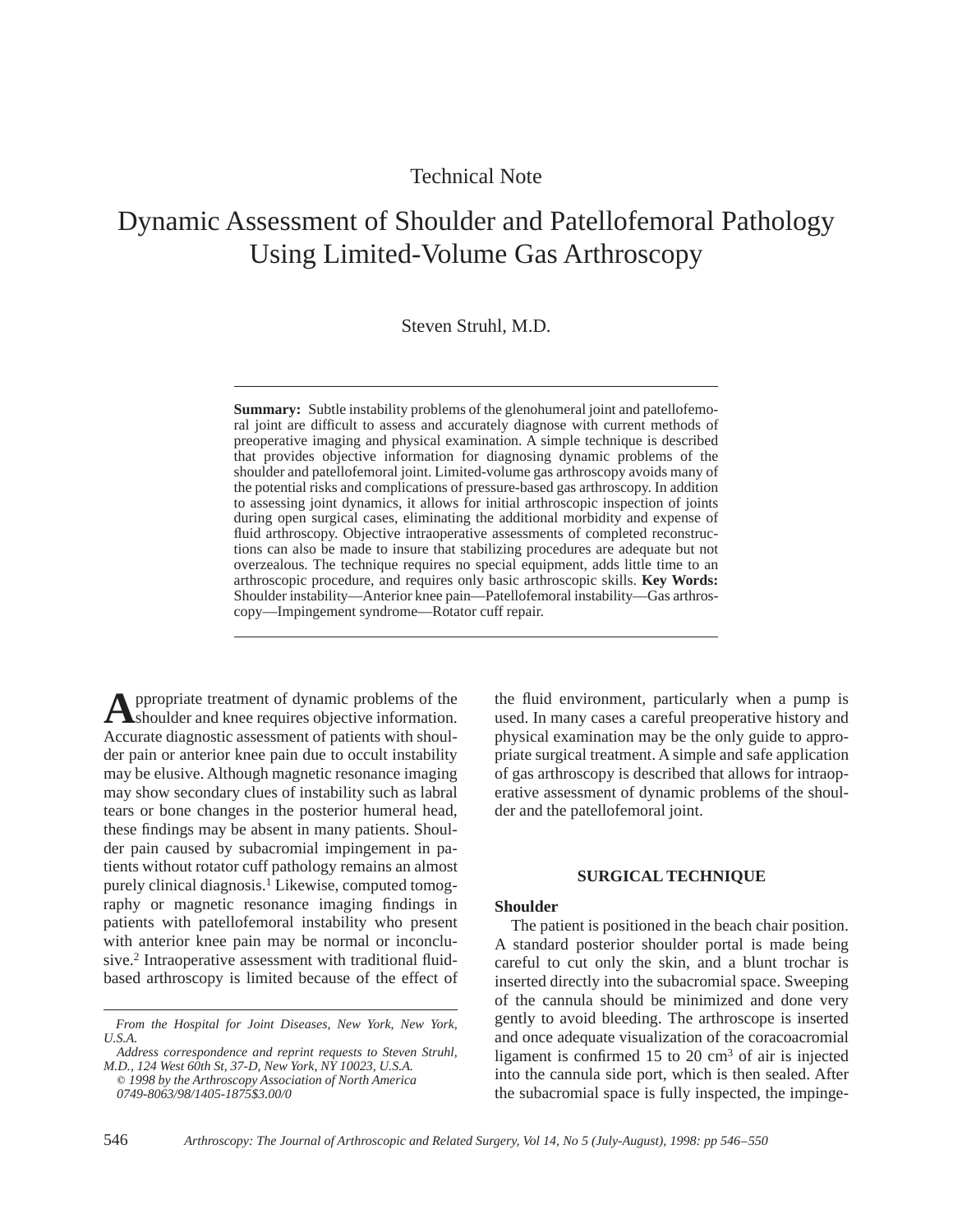ment maneuver is performed and the path of the rotator cuff is studied as it glides under the acromion and coracoacromial ligament. The severity of subacromial impingement is evaluated and the location of the affected areas are identified. If an acromioplasty is to be performed, bleeding can be minimized by placing an 18-gauge spinal needle into the location of the lateral portal and injecting epiniphrine solution (1: 100,000) into the common areas of known bleeding under direct vision (coracoacromial ligament, periosteum under acromion, subacromial fat, and anterolateral corner of acromion). The arthroscope is now removed.

The arthroscope and cannula are now cleaned to remove any blood along the outside or the inside of the cannula and then replaced into the posterior portal and gently directed into the glenohumeral joint. Once intra-aarticular placement is confirmed,  $30 \text{ cm}^3$  of air is injected into the glenohumeral joint. A routine diagnostic assessment is then completed. Forward traction is now applied to the arm and anterior translation is assessed for pathological laxity. The arm is now taken into the position of abduction and external rotation and again assessed for abnormal translation and mechanics. Finally, the impingement maneuver is repeated looking for signs of internal impingement or other types of soft tissue impingement.

If open surgery has been planned, the arthroscope is removed and the routine open procedure is begun. Once the open procedure is completed, a postsurgical assessment can be carried out. The adequacy of a glenohumeral stabilization can be verified to assure adequate stability and avoidance of over-tightening. A rotator cuff repair can be inspected to assure adequate coverage. Finally, the subacromial space can be reinspected to confirm adequate decompression by repeating the impingement maneuver under direct vision. The total volume of air for the procedure should be limited to  $100 \text{ cm}^3$  to avoid potential complications as described below.

# **Knee**

The patient is placed in a supine position and a tourniquet is applied and inflated to 300 mm Hg. An anterolateral portal incision is made in the skin only. The arthroscope is introduced into the patellofemoral joint with the knee extended; 60 mL of saline is injected into the side port and then aspirated. This step is repeated as many times as necessary until the effluent is clear. Suction is then placed on the side port and the cannula is gently swept into the medial and

lateral gutters, notch, and medial, and lateral compartments to suck out all residual fluid;  $50 \text{ cm}^3$  of air is then injected into the side port which is then sealed. Patellofemoral instability is then assessed with manual pushing of the patella. Patellofemoral tracking can then be assessed by taking the knee through a full arc of motion. If an open patellofemoral realignment is planned, the arthroscope is removed and the open procedure is begun. Reassessment of patellofemoral tracking and stability can then be checked as needed throughout the procedure to confirm the adequacy of the repair.

### **DISCUSSION**

Arthroscopy utilizing a gas medium was first described in 1921 by Bircher<sup>3</sup> and was popularized by Henche in the  $1970s^{4,5}$  The classically described advantages are improved clarity and the ability to make a more realistic assessment of joint surface pathology.4-6 A more recent advantage is the ability to use lasers that require a gas medium.<sup>7</sup> Most described techniques use a carbon dioxide medium and require a pump that maintains a constant gas pressure of 50 to 100 mm Hg. Gas-related complications resulting from the use of a pump are common and include subcutaneous emphysema and, more rarely, gas embolism.6,8-10 When using a pump, carbon dioxide is preferable because of its solubility in the blood stream, which is five times greater than that of air.<sup>8</sup> However, the use of gas medium has been limited in North America.4 This may be attributable to the cost and unfamiliarity of the equipment as well as the risk of gas-related complications.

Johnson<sup>11</sup> described using room air for joint distention as a means to increase the field of vision and to control bleeding, because of the drying effects of air on bleeding surfaces. His technique was described primarily as an adjunct to arthroscopic shoulder procedures. A 60-cm3 syringe was used and two volumes of room air were placed into the shoulder. He reported no complications of infection, air embolism, or subcutaneous emphysema.

The limited-volume air technique has a number of technical advantages over the pressure-based gas techniques. There is no special equipment or associated costs. There is a minimal need for added operative time, as the technique is technically quite simple. By limiting the total volume of air to  $100 \text{ cm}^3$ , the complication of subcutaneous emphysema is eliminated and the potential for clinically significant gas embolism is minimized. Two deaths caused by an air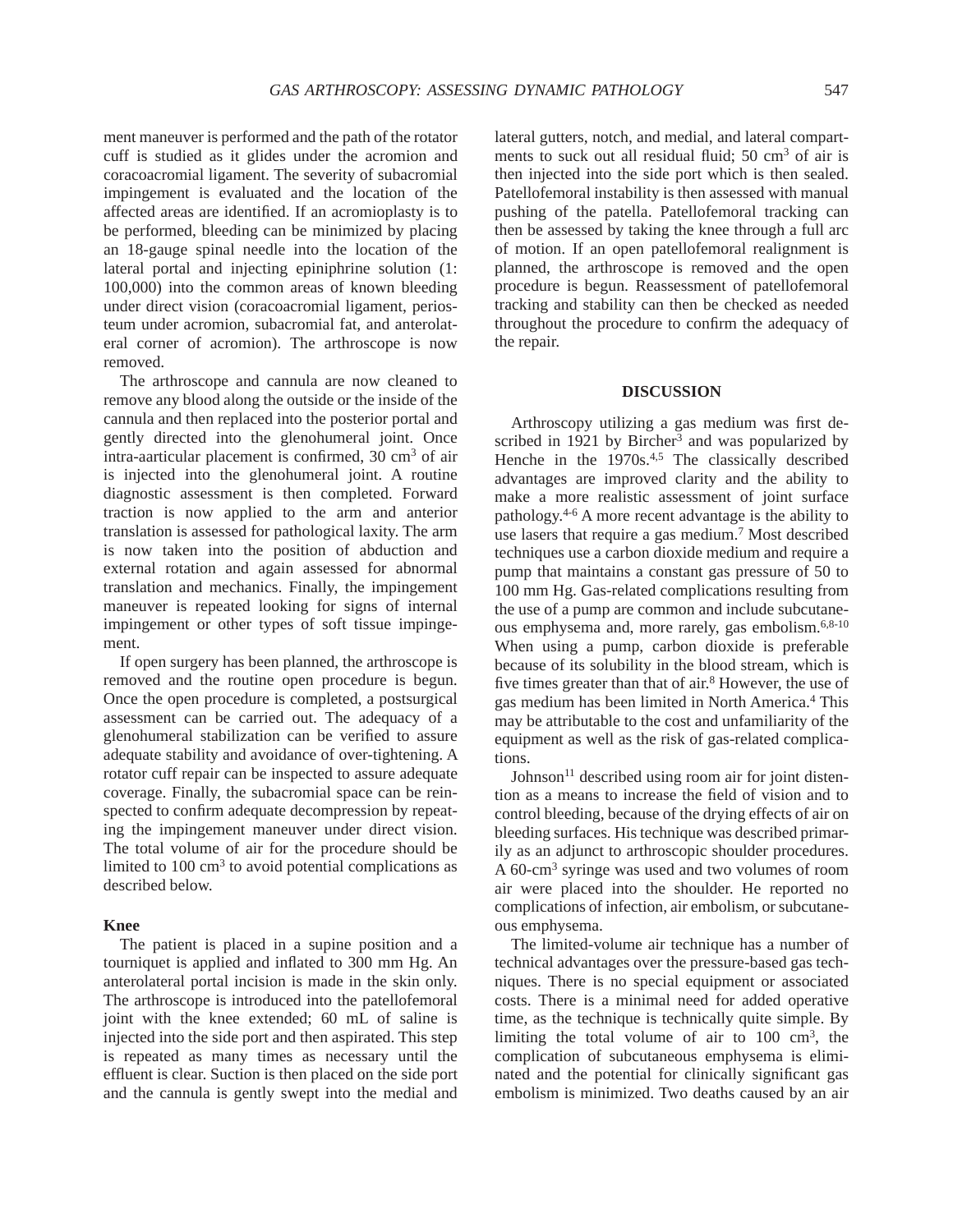

**FIGURE 1.** View of the patella from an anterolateral portal. Manual pressure is being exerted over the medial aspect of the patella. Note that the central ridge of the patella is overhanging the lateral edge of the lateral femoral condyle.

embolus have been recently reported in separate case reports.9,10 In one case, the volume of air injected was in excess of 300  $\text{cm}^3$  and the initial bolus of 300  $\text{cm}^3$ was injected at the beginning of the procedure. In the second case, the amount of air injected was not reported and it was unclear whether a pump was used



**FIGURE 3.** View of the patella from an anterolateral portal in a water medium. Manual pressure is being exerted over the medial aspect of the patella.

for insufflation. Both cases involved fresh fractures and findings at autopsy showed tracking of air through the venous sinusoids that was thought to have originated from the fracture site.<sup>9,10</sup> The technique described here limits the total volume to 100 cm<sup>3</sup> and the



**FIGURE 2.** View of the same patella several seconds later when the pressure is released and the patella is now centered in the trochlear groove.



**FIGURE 4.** Exact view of the patella shown in Fig 3 in an air medium with the same amount of pressure being exerted over the medial aspect of the patella. Note that the apex of the patella is more laterally displaced than in Fig 3.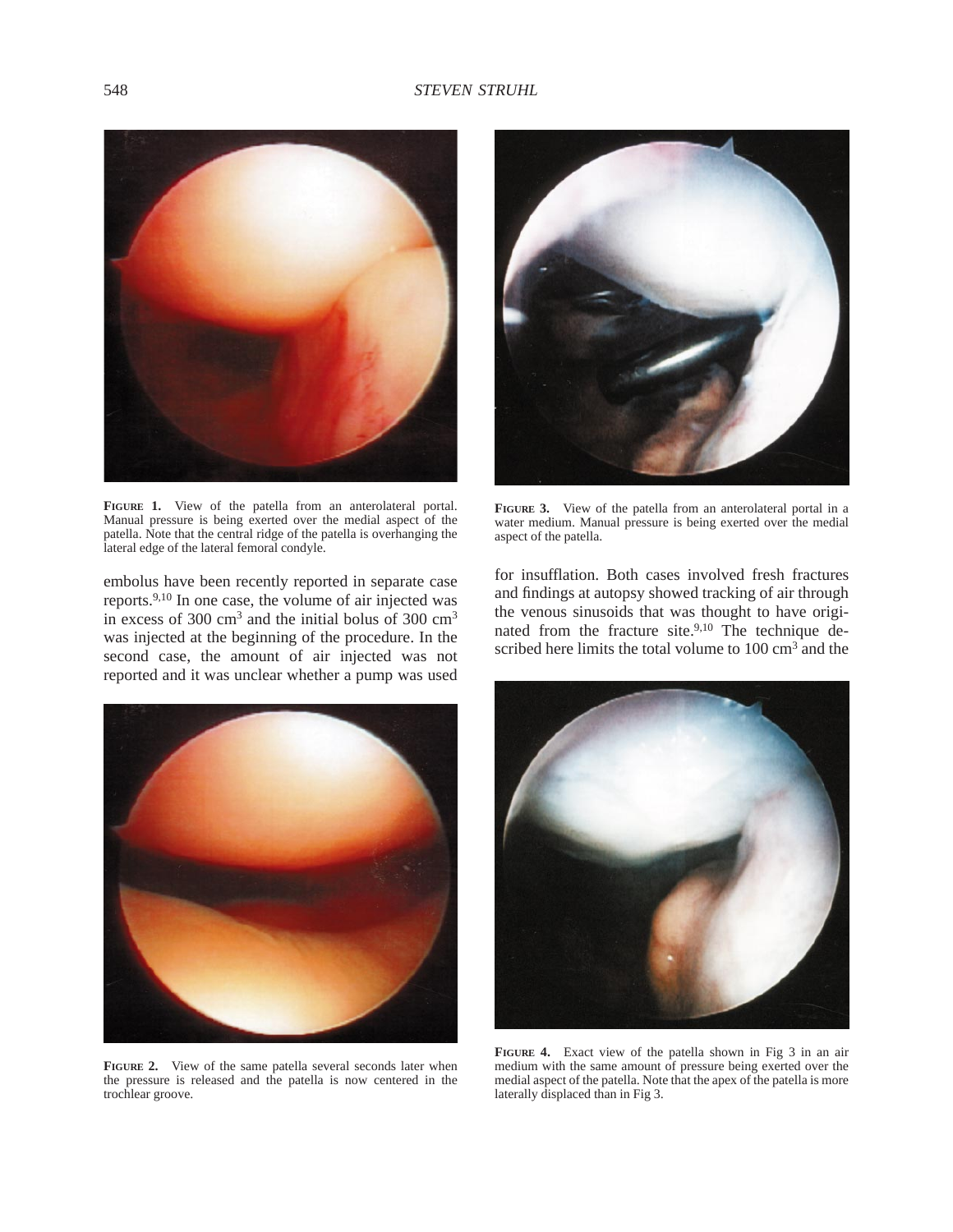

**FIGURE 5.** Full-thickness rotator cuff tear limited to the supraspinatus tendon.

technique is contraindicated in cases of fresh fractures. Volume restriction by limiting total volume to  $100 \text{ cm}^3$ is in keeping with the recommendations by Kieser<sup>8</sup> in his 1992 review of complications of arthroscopic knee surgery. This low volume is similar to the volume of air routinely used by radiologists for air contrast studies for routine and computed tomography arthro-



**FIGURE 6.** View of the glenohumeral joint from the posterior portal. The humeral head is dislocated anteriorly and a large Hill-Sachs lesion is well visualized and is straddling the anterior lip of the glenoid. There is no Bankart lesion present. Instability is due to capsular stretching.



**FIGURE 7.** View of the same glenohumeral joint with the shoulder reduced. The posterior lip of the glenoid is seen at the far left and the Hill-Sachs lesion is again shown.

grams.12-15 Over 400 arthroscopic procedures have been performed by the author since 1996 using the limited-volume gas technique. There have been no complications of subcutaneous emphysema or cases of clinically apparent gas emboli.

There are a number of significant surgical and



**FIGURE 8.** Completed acromioplasty with the arm held in abduction and internal rotation showing ample decompression of the subacromial space. The rotator cuff tendon is normal.